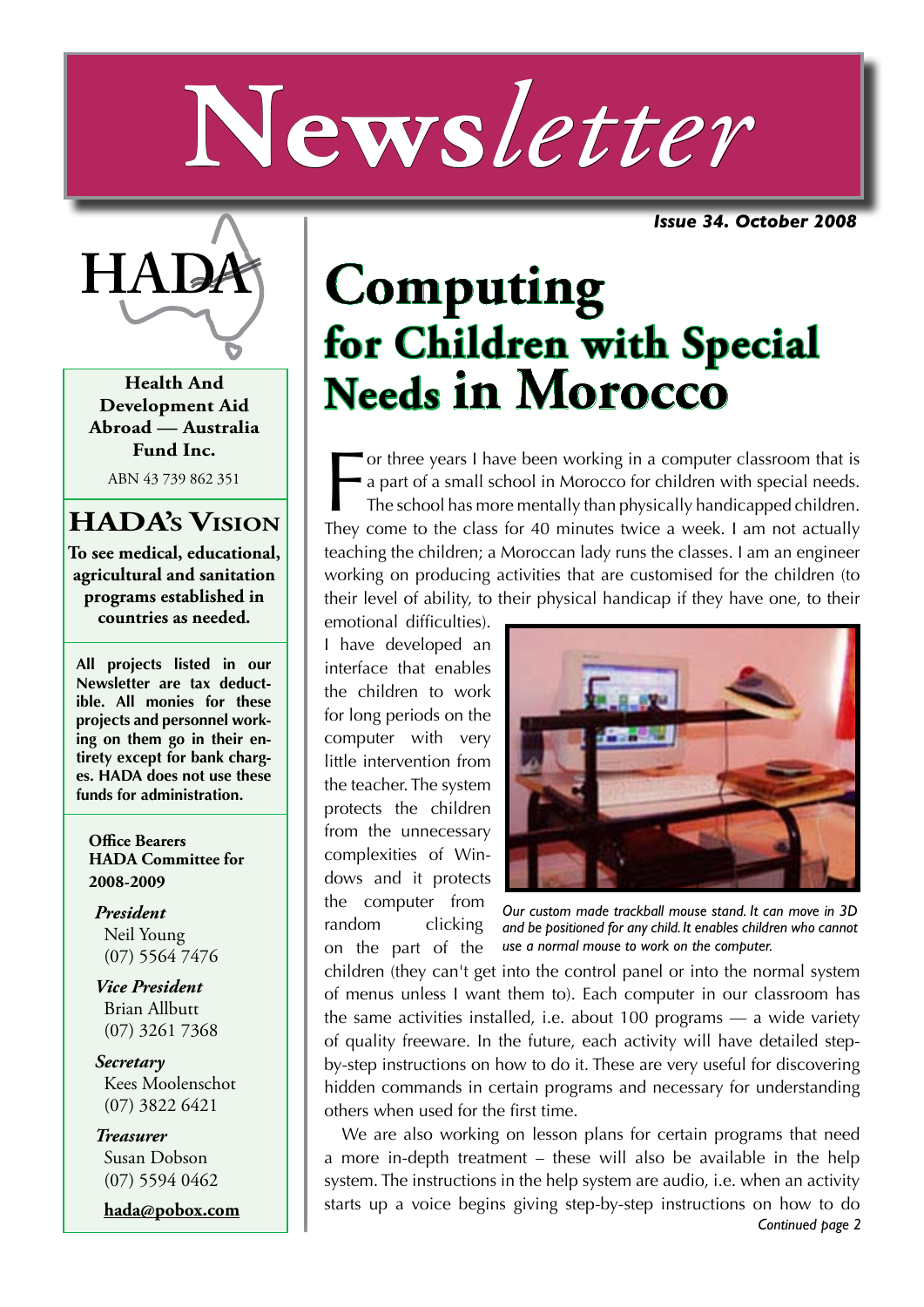the activity. This sort of audio help system is used by commercial CDs for children available in English and French but I am not aware of any serious attempt to produce something like this in Moroccan Arabic. At the moment the instructions function for about half the activities in the local Arabic dialect. I hope soon to have them working in English and French as well; more languages could easily be added later.

The children in our computer class have been

using these activities happily for three years. We are now conducting a pilot project to install secondhand computers in the homes of certain children with special needs (e.g. those who cannot get to a school because of their handicap or their family situation). We provide the software free of charge, the computers are donated (refurbished and installed by us) and we provide a short training for the carer of the child.

*Andrew Jones*

**Ivory Coast Literacy Project Proverbs to help literacy and preserve culture** *"When lips are used together, one can produce a good whistle"*  (unity gives strength) *"In order that he can advance, a sheep needs to be warned"*  (communication is very important) *"Man cannot travel with his house on his back"*

(practise hospitality)

These are three of the proverbs<br>to be found in a newly published booklet in the Gban language of Ivory Coast. The Gban people are thought to be the first to settle in Ivory Coast and proverbs are a very important part of their culture. They are a means of



*Taki Thomas unpacking a box of Gban proverbs booklets*

communicating truths and a source of wisdom. Traditionally they have been passed down orally from generation to generation. However, it has been the dream of the Gban literacy co-ordinator, Taki Thomas, to see some of the many proverbs in his language written down and published. He has worked over several years to record more than 100 proverbs and he is delighted to now see them in print. "I am proud to put these proverbs on paper in order to assuage the thirst the Gban people have to see their language written down," said Thomas. Funding from HADA helped print a thousand copies of the book. It is illustrated, and each proverb, as well as being written in Gban, has been translated into French, the national language.

The Gban people are not immune to the rapidly changing state of society. As many young people

leave villages for schooling or work in towns, there is a danger that oral legends and proverbs will be lost. The new book of proverbs will help preserve a part of this oral culture in written form for the future.

Thomas aims to use the book of proverbs as part of the Gban literacy program. He hopes that seeing such an important part of their culture in print will help more Gban people realise the importance of their language and will motivate them to learn to read it. The books will also help those who are already learning to read Gban, to further develop their reading skills. Pupils in several literacy classes have now finished the first Gban reading lesson book. By reading the book of proverbs their fluency and comprehension can be improved and their knowledge of their culture increased.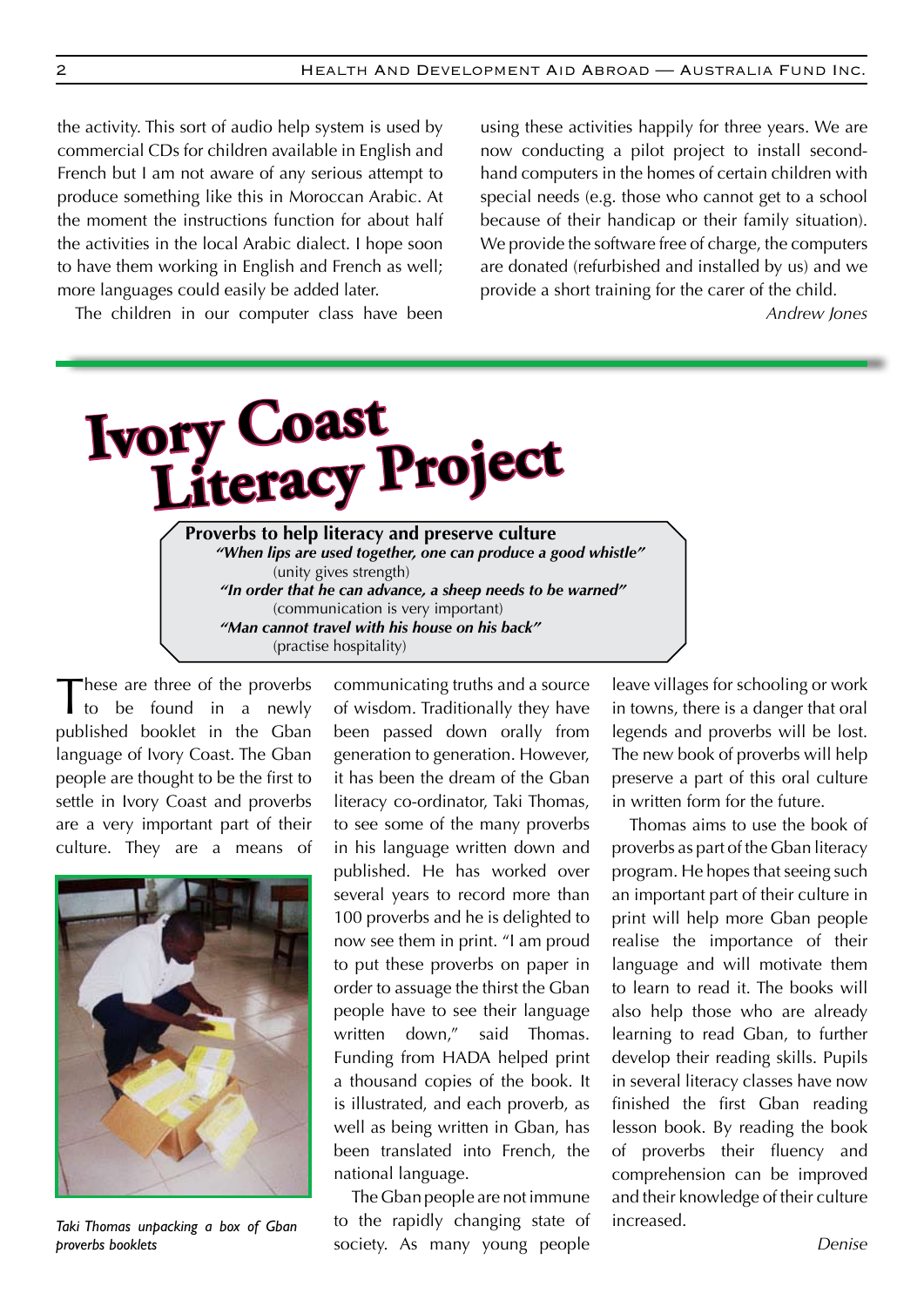### *Report:*  **Micro-Loans in Longchuan**



*HADA Yunnan was established in 2001 to promote health and development work in China.* 

Longchuan is a county located<br>
Lonear the Burmese border. HADA Yunnan has been doing aid and development work here through micro-loan projects since 2003. The first micro-credit loan given was A\$4,645 for a pig farming project. Subsequently, in November 2004, HADA gave another loan of A\$7,740 for a cattle breeding project. All loans have been returned and the beneficiaries are now generating their own incomes.

A\$9,755 was given in May 2007, to facilitate a county drugs and AIDS prevention and rehabilitation program. The program is run through the education and training of the local residents who come from many surrounding villages. It is carried out for one year, and it continues now. Besides the A\$9,755, another A\$7,740 loan was simultaneously disbursed to 25 families (at the amount of A\$300 to each family) for the next pig breeding project. This loan is due now, and is in the process of recovery. Again, the recipients are able to run their own businesses and be self-supporting. *Gary Leong*



HADA is a Gift Deductible Recipient registered with the Australian Tax Office and we have the privilege of offering donors tax deductible receipts for donations to approved projects.

AusAid and the Australian Tax Office stipulate the types of projects that are able to receive this status. Welfare assistance, i.e. the running of institutions, orphanages and like activities are expressly excluded; whereas assistance to an area that will help the whole community is tax deductible. Sponsoring children to go to school without other projects in the village is not permitted. If a project includes micro-credit, clean water supply and sponsoring of children, tax deductibility is acceptable.

Because all HADA staff are volunteers, and no salaries are paid, we are able to send all the funds in their entirety to the project except for bank charges. On some occasions small amounts of funds are hand-carried to the projects when a board member is visiting.

All HADA projects are run by people who are personally known to members of the board and applications go through an examination process before being accepted as a HADA project. All managers of projects are required to submit three-monthly reports.

We value our Gift Deductible Recipient status and carefully look at all projects to see if they fit the criteria laid down by the Australian Tax Office.

Some donors like to leave the distribution of their funds to the HADA board and send gifts marked "where most needed". This allows us to help a specific project when a need arises and having this discretion is very much appreciated.

I trust that this explanation of tax deductibility is helpful to you in understanding how the system operates.

We highly value your confidence in us, and thank you for your donations over the past ten years.

Thank you. Neil Young, President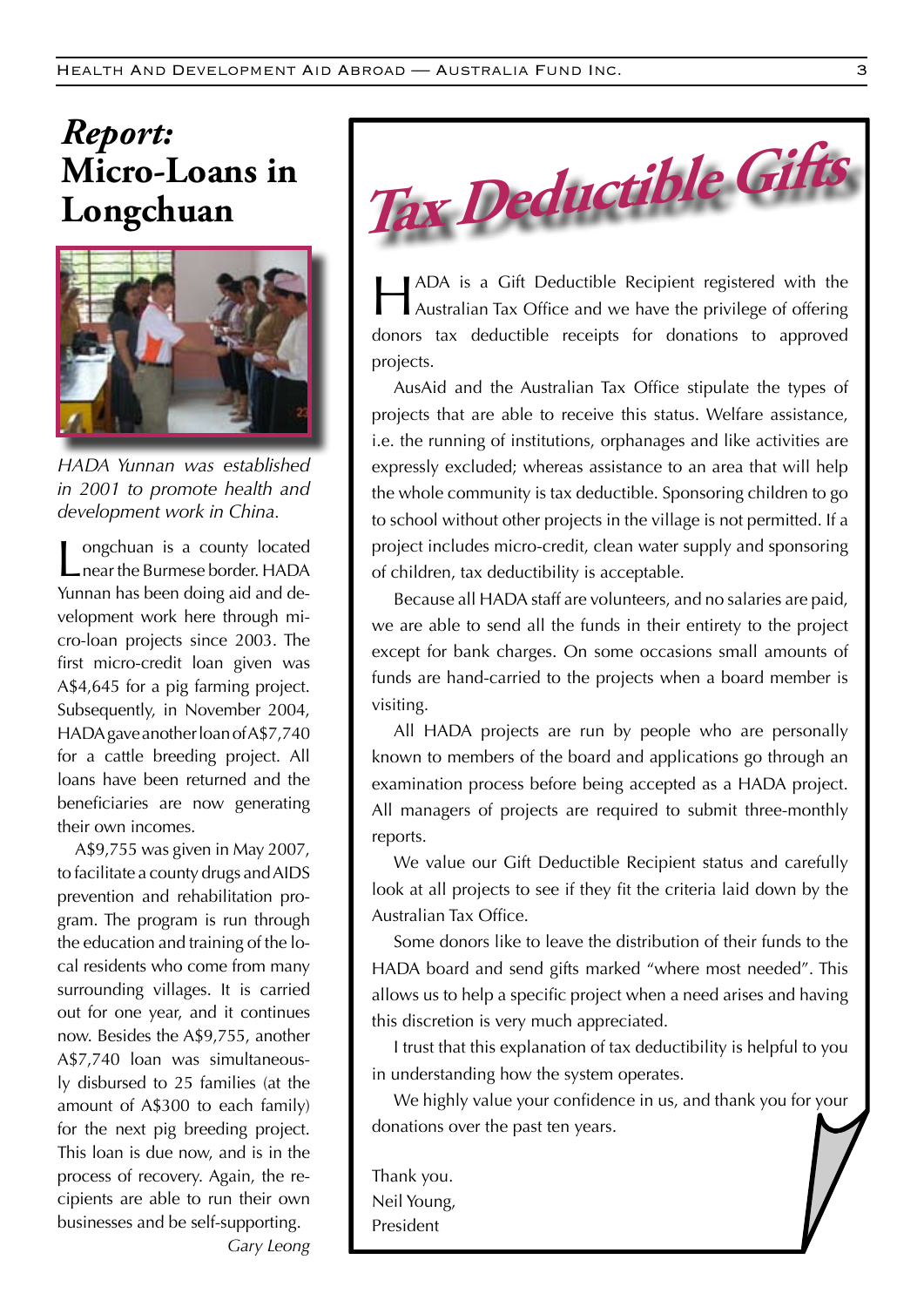## **Turning Lives Around in Iraq**

Poor families cannot afford luxuries. When you simply need to survive, an item like a computer for your children is a dream. With her first loan a Kurdish widow bought a computer. Her son was diligent to learn how to use it as best he could. He trained himself well and now is the top of the class in his computer course at college. This skill will enable him to get a good job when he finishes. He will no longer live in the poverty he knew as a child. He will have the resources to take care of his mother in her old age.

Another widow bought a cow. With her second loan she was able to 'upgrade' to an animal that produced more milk and a number of calves. Her work brings her great joy. She likes to be busy and the animals remind her of the life she once had in the village — life that existed before Saddam Hussein's regime destroyed her village and kidnapped and murdered her husband, along with tens of thousands of others.



*The group leader, who keeps the account books.*

A micro-loan is such a small intervention but it can have a great impact in a family's life. Hope and self-esteem are the results of greater

opportunities. HADA funds have helped to set up a number of revolving savings and loan groups in a northern community of Iraq. All the members are widows and all regularly meet and faithfully pay back their yearly loan, ready to use it again for the next project. Saving the money year-by-year helps manage the family budget and plan for future needs. Women are especially worthy recipients of such projects as they are more likely to spend money on behalf of the whole family. In regions where there is no adequate welfare system, a widow is reliant on the charity of family and the community to survive. Access to her own financial resources, through a loans project, provides her with more independence project, provides her with more independence A lady pays back a monthly instalment and signs with a thumbprint.<br>And confidence. I am grateful to all those who are illiterate. donated through this Newsletter. It is making a difference in peoples lives. *Emma*



*are illiterate.*

Health And Development Aid Abroad PO Box 733 Ashmore City Qld 4214 Australia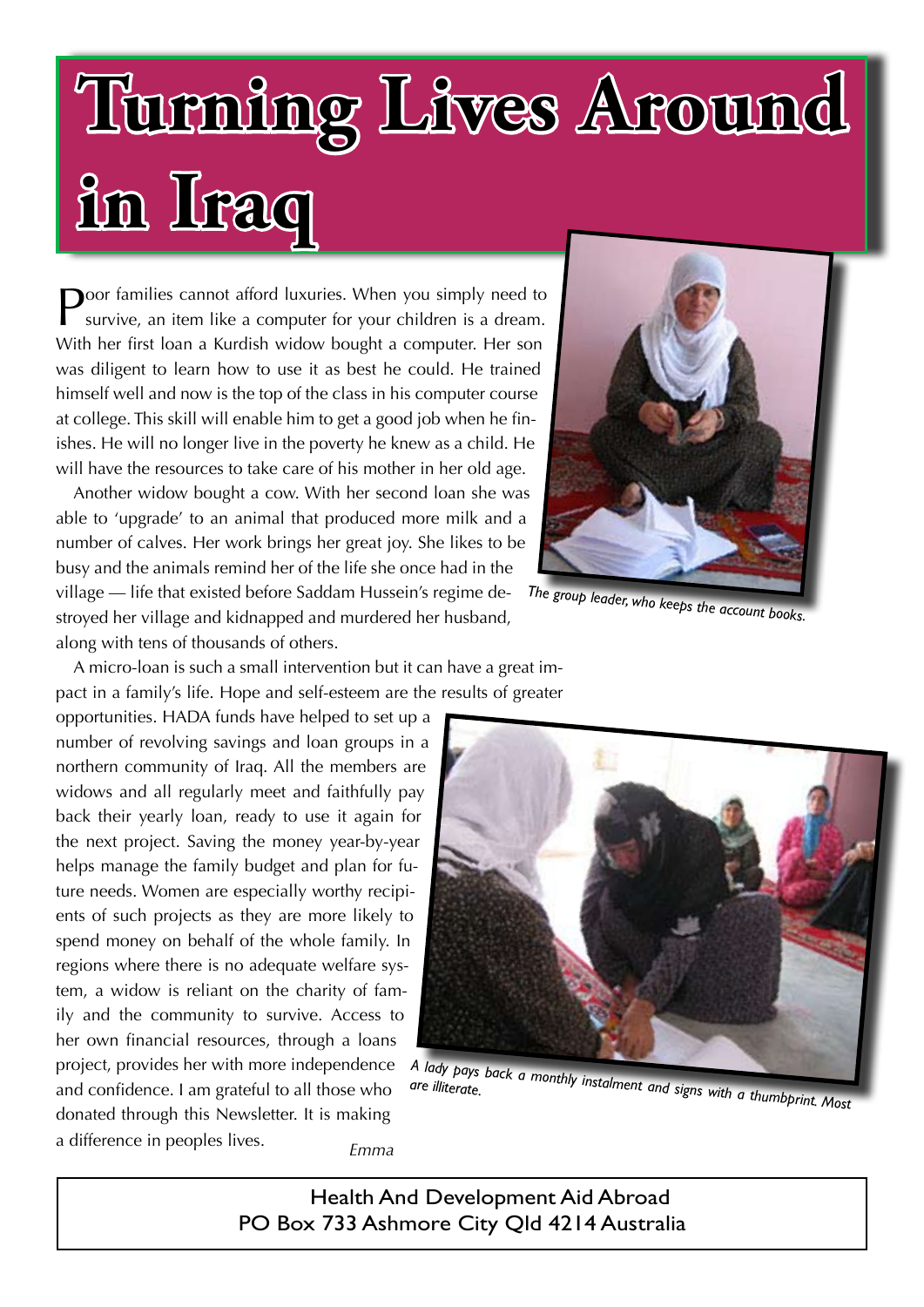## **Current HADA Projects** *All projects in the Newsletter are approved for tax deductibility*

## **Registered HADA offices**

#### **HADA, Yunnan, China**

Managers: Gary and Ailin Leong

- Ninglang: Micro Enterprise Development; sponsoring school children, training English teachers, large clean water projects, medical surgeries and medications, and school projects like clothing for school children, new dorms, beds, desks and cooking facilities.
- Wenquan: teaching English; sponsoring school children.
- Longchuan: Micro-Credit loans to poor families in pig and cattle farming to improve the community's standard of living; drug rehabilitation program.

#### **HADA, Astana, Kazakstan**

Manager: Hubrecht (Hubert) de Vos

- Step: training to achieve skills to ensure that people can find gainful employment or go into business themselves.
- Source of Hope: counselling centre for women with past abortions and other issues and helping people to make sensible family planning decisions.
- • Open Doors Community Centre: a place to gain employable skills and life skills for young adults, couples and parents.
- Valueology teaching: assisting schools by providing teaching materials, and teaching values to teenagers and students.

## **Associate organisations' projects**

#### **Kham Health Associates, Sichuan Province, China**

- Screen and treat people with Hydatids; educate the whole community in Hydatids prevention.
- Disaster Relief: help in the form of food, blankets, shoes and shelter, and provision of yaks in the summer.

#### **Phnom Penh, Cambodia**

Manager: Martin Aerne 

Vocational Training Centre: Tailoring workshop, Metal Workshop and I.T. Support / Customer Service.

Manager: Tim Paton

Bridge of Hope: assisting street children to a better life.

#### **Entreaide Globale, Hohhot, Inner Mongolia, China** Manager: Philip Lam

- A Cup of Water Community Centre Project: provide finances for poor children to attend school; teach English, and English teacher training.
- Community Centre

#### **Bridgewater Care, Guiyang, China**

Manager: Karen Malone

Community based home rehabilitation and physiotherapy for recently disabled and trauma patients.

#### **Primary Mental Health**

Improve mental health care of local people, through training and equipping of medical personnel, community leaders and through the provision of mental health services.

#### **Literacy Project, Côte d'lvoire, West Africa**

Manager: Denise Rhodes

Literacy for teachers.

#### **Consulting Training and Support, Oujda, Morocco** Manager: Daniel Boegli

Care of Cerebral Palsy children in their homes.

#### **International Nepal Fellowship, Dang Province, Nepal** Manager: Dr Julie Lincoln

- Leprosy and Tuberculosis program.
- CATS Youth assistance program in Ghorahi.

#### **Shorish Widows, Northern Iraq**

Manager: Emma Baxter.

Micro-Credit program.



**Please make your cheque payable to** *HADA Relief Fund***. Do not include the name of the person or project on the cheque.**

HEALTH AND DEVELOPMENT AID ABROAD, PO BOX 733, ASHMORE CITY QLD 4214, AUSTRALIA